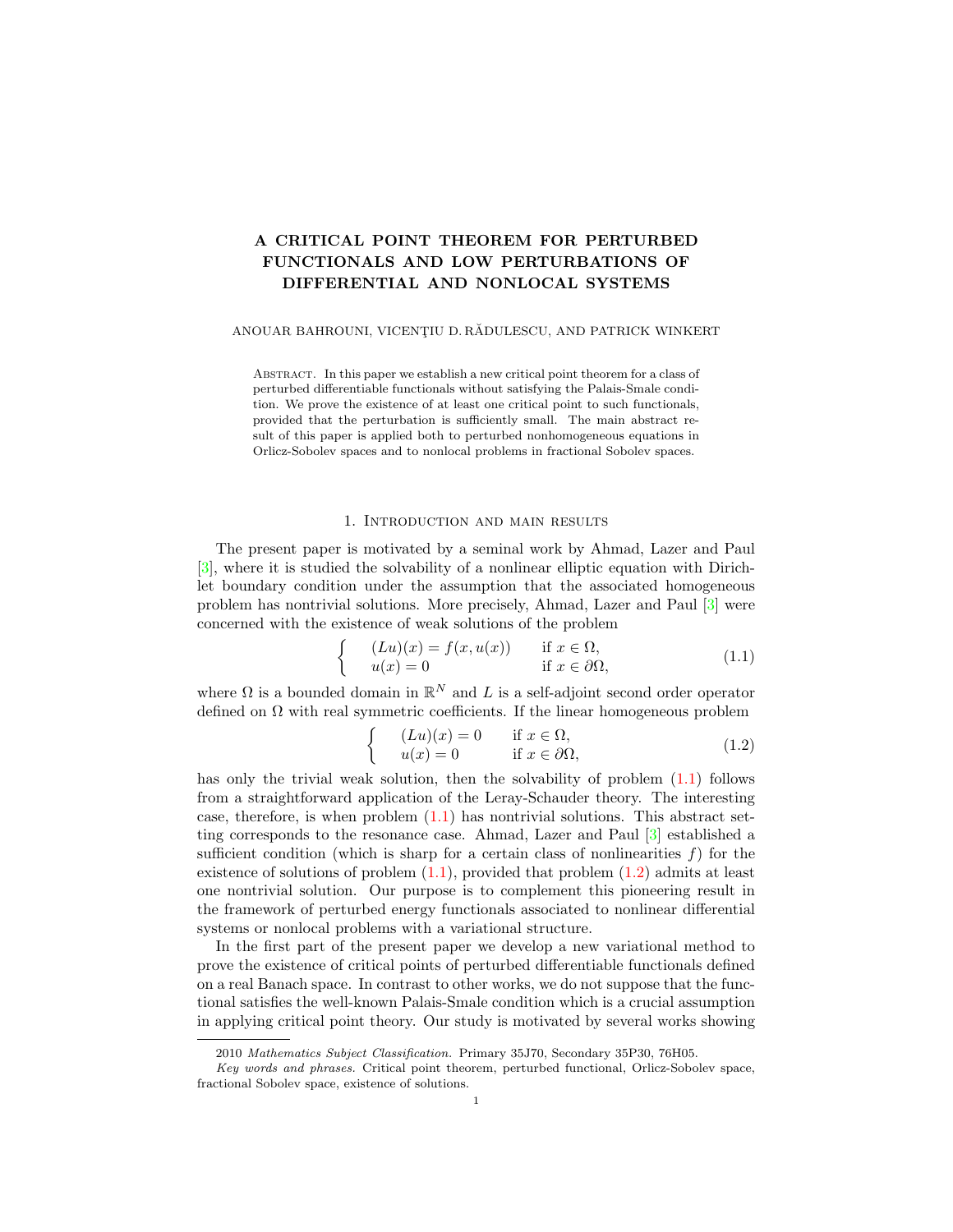the existence of solutions for a class of perturbed nonlinear partial differential equations, see, for example, Bahri [\[5\]](#page-12-1), Bahri and Berestycki [\[6\]](#page-12-2), Bahrouni, Ounaies and Rădulescu  $[8]$ ,  $[9]$ ,  $[10]$ , Bartsch and Willem  $[13]$ , Gonçalves and Miyagaki  $[18]$ , Kajikiya  $[22]$ , Mihăilescu and Rădulescu  $[23]$ , Struwe  $[34]$  and the references therein. Since the pioneer work of Ambrosetti and Rabinowitz  $\left[4\right]$  (see also [\[29\]](#page-13-5),[\[28\]](#page-13-6), [\[35\]](#page-13-7),  $[36]$ , different variants of critical point theorems have been developed. In [\[4\]](#page-12-6), in order to avoid the boundedness condition of a Palais-Smale sequence, Ambrosetti and Rabinowitz introduced a new type of assumption called a superquadratic growth condition, that is,

$$
B'(u)u \ge \alpha B(u)
$$

for some functional B on a Banach space and for a constant  $\alpha > 2$ . This type of condition remained for a long time a crucial assumption to obtain bounded Palais-Smale sequences for functionals  $A(u) - B(u)$  with A quadratic and exhibiting a mountain pass geometry. We refer to Jeanjean  $[20]$  for a thorough analysis of bounded Palais-Smale sequences and applications to nonlinear problems.

In the symmetric case, which corresponds to even energy functionals, there is a large literature on the existence of multiple and infinitely many solution (critical points), see, for example Ambrosetti and Rabinowitz [\[4\]](#page-12-6), Bartsch [\[12\]](#page-12-7), Bartsch and Willem [\[13\]](#page-13-0), Kajikiya [\[21\]](#page-13-10), Willem [\[36\]](#page-13-8), Zou [\[37\]](#page-13-11) and the references therein. In the celebrated paper of Ambrosetti and Rabinowitz [\[4\]](#page-12-6) the existence of infinitely many critical points for a class of symmetric functionals  $I$  is proved by taking the maxmin and the min-max of I over certain dual families of subsets of a real Banach space. In  $[12]$  and  $[13]$ , new critical point results called fountain theorems are established. These are effective tools for studying the existence of infinitely many large or small energy solutions. It should be noted that the Palais-Smale condition on the functional plays an important role for these theorems and their applications.

Motivated by the results above, our aim in this paper is to prove a general critical point theorem for a class of perturbed functionals without satisfying the Palais-Smale condition. More precisely, we want to give an answer to the important question about the existence of critical points of functionals of the type  $I = I_1 + I_2$ , provided that  $I_1$  has at least one critical point. Our abstract results are motivated by the existence of solutions of the following class of nonlinear equation in Orlicz-Sobolev spaces

$$
-\operatorname{div}(a(|\nabla u|)\nabla u) = f(x, u) + \lambda g(x, u) \quad \text{in } \Omega,
$$
  
\n
$$
u = 0 \quad \text{on } \partial\Omega,
$$
 (1.3)

where  $\Omega \subset \mathbb{R}^N$  is supposed to be a bounded domain,  $\lambda \in \mathbb{R}$  and  $f, g$  are two continuous functions. Another motivation comes from nonlocal problems for the fractional Laplacian given in the form

<span id="page-1-1"></span><span id="page-1-0"></span>
$$
(-\Delta)^s u = \lambda g(x, u) + f(x) \quad \text{in } \Omega,
$$
  
\n
$$
u = 0 \quad \text{in } \mathbb{R}^N \setminus \Omega,
$$
\n(1.4)

where  $(-\Delta)^s$  stands for the fractional Laplacian,  $\Omega$  is an open bounded smooth domain,  $N \geq 3$ ,  $s \in (0,1)$  and  $f, g$  are continuous functions.

Our paper is organized as follows. In Section [2](#page-2-0) we give some definitions and fundamental properties of the Orlicz-Sobolev spaces. In Section [3](#page-4-0) we establish two critical point theorems which asserts the existence of at least one critical point of certain functionals. In the last sections, namely Sections [4](#page-7-0) and [5,](#page-10-0) we are going to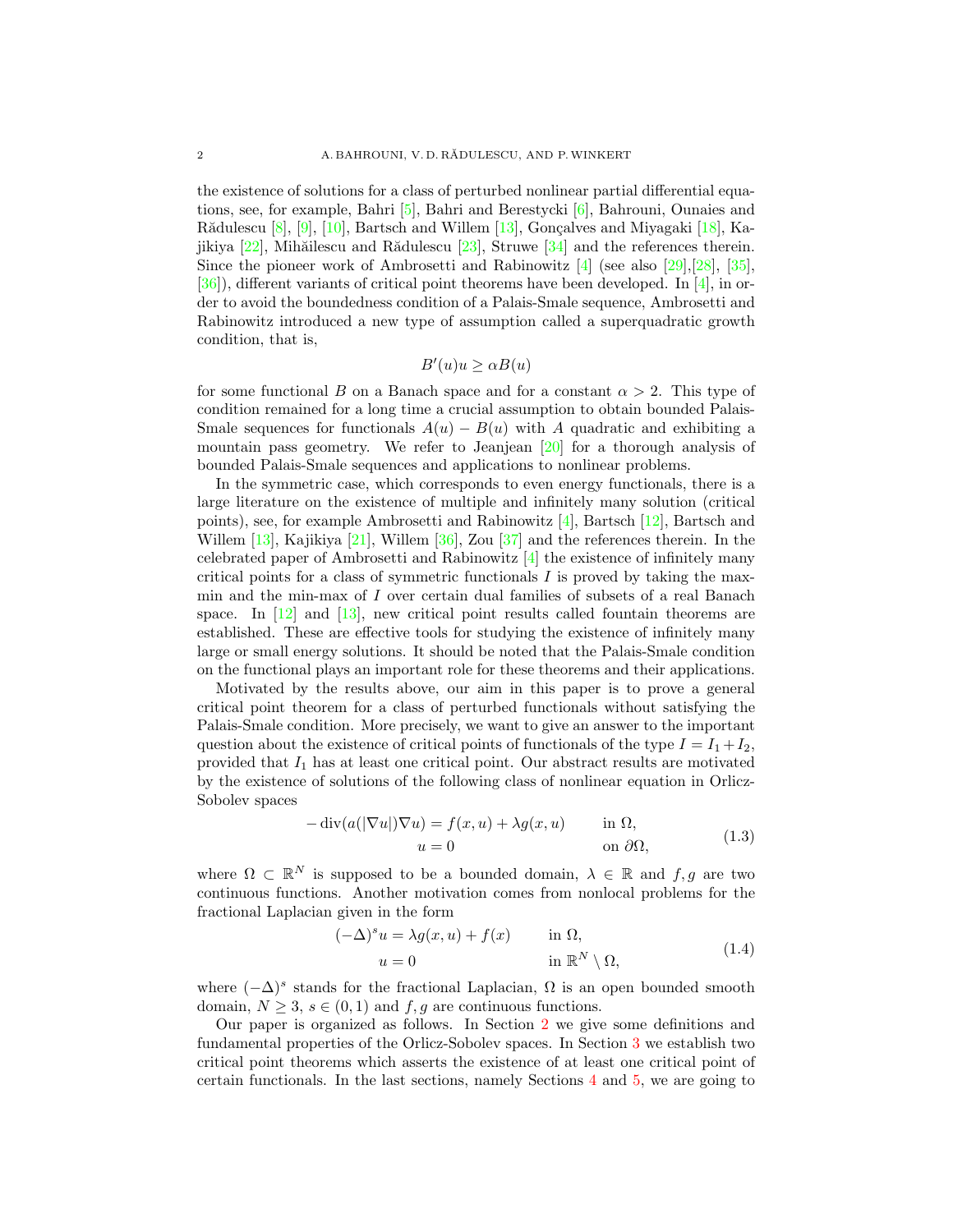apply our abstract results to certain classes of nonlinear equations in Orlicz-Sobolev spaces like [\(1.3\)](#page-1-0) and to nonlocal equations driven by the fractional Laplacian as written in  $(1.4)$ , respectively.

Some of the methods used in this paper have been widely described in the recent monographs of Molica Bisci, Rădulescu and Servadei  $[26]$  and Papageorgiou, Rădulescu and Repovš [\[27\]](#page-13-13).

## 2. Preliminary results

<span id="page-2-0"></span>We denote by  $L^p(\mathbb{R}^N)$  the usual Lebesgue space equipped with the norm

$$
||u||_m = \left(\int_{\mathbb{R}^N} |u|^m dx\right)^{1/m}, \text{ for all } 1 \le m < \infty.
$$

Furthermore,  $L^{\infty}(\mathbb{R}^N, \mathbb{R})$  stands for the space of all essentially bounded (measurable) functions from  $\mathbb{R}^N$  into  $\mathbb R$  endowed with the norm

$$
||u||_{\infty} = \text{ess sup }\{|u(x)| \mid x \in \mathbb{R}^N\}.
$$

By  $B(0,R)$  we denote the open ball of radius R centered at zero and  $B^c(0,R)$  =  $\mathbb{R}^N \backslash B(0,R)$  is the complement of  $B(0,R)$  in  $\mathbb{R}^N$ .

The following definition is important in our treatment.

**Definition 2.1.** Let X be a real Banach space, let  $c \in \mathbb{R}$  and let  $F \subset X$  be a closed subset. We say that  $I \in C^1(X,\mathbb{R})$  satisfies the Palais-Smale condition at level  $c \in \mathbb{R}$  on F ((PS)<sub>F,c</sub> for short), if any subsequence  $(u_n)_{n \in \mathbb{N}}$  ⊆ F such that  $I(u_n) \to c$  and  $I'(u_n) \to 0$  in  $X^*$ , has a convergent subsequence to some  $u \in F$ . If  $F = X$ , we write  $(PS)_c$ .

This compactness-type condition on  $I$  is crucial in deriving the minimax theory of the critical values.

Let us recall the following version of Ekeland's variational principle established by Ekeland  $[16]$  or Gonçalves and Miyagaki  $[18]$ .

<span id="page-2-3"></span>**Theorem 2.2.** Let X be a real Banach space. If  $I \in C^1(X, \mathbb{R})$  is bounded from below on a closed subset  $F \subset X$  with a nonempty interior and if

$$
I(v) < 0 < \inf_{u \in \partial F} I(u) \quad \text{for some } v \in F^{\circ}, \tag{2.1}
$$

then

<span id="page-2-2"></span><span id="page-2-1"></span>
$$
c := \inf_{u \in F} I(u) \tag{2.2}
$$

is a critical value provided that  $(PS)_{F,c}$  holds.

**Definition 2.3.** Let X be a real Banach space and  $I \in C^1(X, \mathbb{R})$ .

- (1) We say that u is a c-Ekeland solution of I if  $I(u) = 0$  and  $I'(u) = c$ , where  $c$  is given in  $(2.2)$ .
- (2) We say that I has the Ekeland geometry if I satisfies property  $(2.1)$ .
- (3) We say that I has a mountain pass geometry if there exist  $u_1 \in X$  and constants  $r, \rho > 0$  such that

$$
I(u_1) < 0
$$
,  $||u_1|| > r$  and  $I(u) \ge \rho$  when  $||u|| = r$ .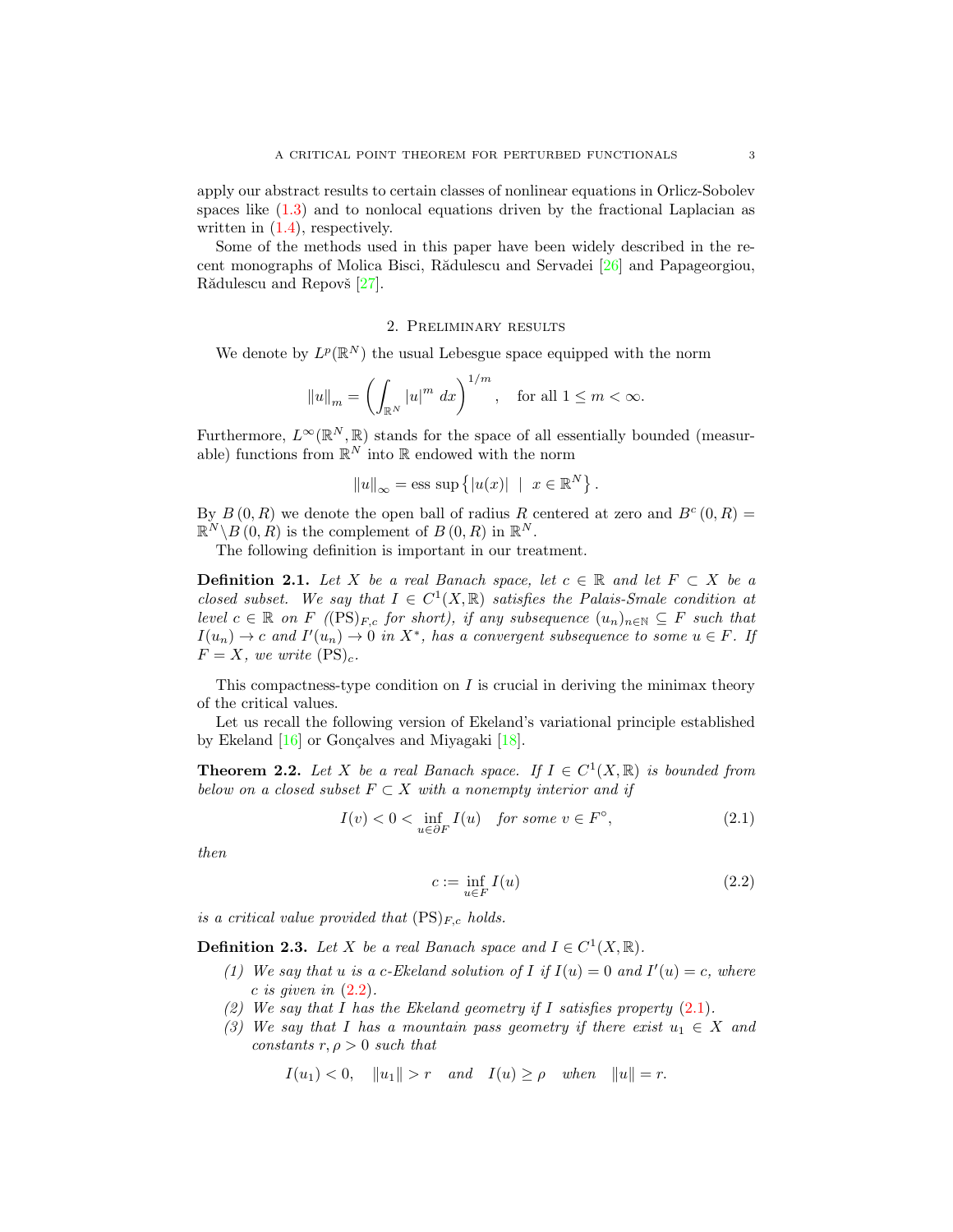$(4)$  We say that u is a c-mountain pass solution of I if it has a mountain pass geometry,  $I(u) = c$  and  $I'(u) = c$  where

<span id="page-3-0"></span>
$$
c=\inf_{\gamma\in\Gamma}\max_{0\leq t\leq 1}I(\gamma(t))
$$

and

$$
\Gamma = \{ \gamma \in C([0, 1], E) : \gamma(0) = 0, \gamma(1) = u \}.
$$

Let X be a real Banach space and let  $I \in C^1(X,\mathbb{R})$ . We denote by  $\widetilde{I}$  the functional of class  $C^1(X,\mathbb{R})$  defined by

$$
\widetilde{I}(u) = I(u) \quad \text{for } ||u|| \le 2M \quad \text{and} \quad \widetilde{I}(u) = \alpha \quad \text{for } ||u|| \ge 4M,
$$
 (2.3)

where M is a positive constant and  $\alpha \in \mathbb{R}$ .

Now, we recall some basic facts about Orlicz and Orlicz-Sobolev spaces. For more details we refer to Adams and Hedberg  $[1]$ , Adams  $[2]$ , Gossez  $[19]$ , Mihăilescu and Rădulescu  $[23]$ , Rao and Ren  $[30]$  and the references therein.

Let  $\Omega$  be a bounded domain in  $\mathbb{R}^N$ ,  $N \geq 3$ , with smooth boundary  $\partial \Omega$ .

Assume that  $a: (0, \infty) \to \mathbb{R}$  is a function such that the mapping  $\varphi \colon \mathbb{R} \to \mathbb{R}$ , defined by

$$
\varphi(t) = a(|t|)t \quad \text{for } t \neq 0 \quad \text{and} \quad \varphi(t) = 0 \quad \text{for } t = 0,
$$

is an odd, increasing homeomorphisms from R onto R. We define

$$
\phi(t) = \int_0^t \varphi(s) \, ds \quad \text{and} \quad \phi^*(t) = \int_0^t \varphi^{-1}(s) \, ds \quad \text{for all } t \in \mathbb{R}.
$$

Observe that  $\phi$  is a Young function, that is,

$$
\phi(0) = 0
$$
,  $\phi$  is convex and  $\lim_{x \to \infty} \phi(x) = +\infty$ .

Moreover, since  $\phi(x) = 0$  if and only if  $x = 0$ , we obtain

$$
\lim_{x \to 0} \frac{\phi(x)}{x} = 0 \quad \text{and} \quad \lim_{x \to \infty} \frac{\phi(x)}{x} = +\infty.
$$

Then  $\phi$  is called a N-function. The function  $\phi^*$  is called the complementary function of  $\phi$ . We observe that  $\phi^*$  is also an N-function and Young's inequality holds, that is,

$$
t \le \phi(s) + \phi^*(t)
$$
 for all  $s, t \ge 0$ .

The Orlicz space  $L_{\phi}(\Omega)$  defined by the N-function is the space of all measurable functions  $u: \Omega \to \mathbb{R}$  such that

$$
||u||_{L_{\phi}} = \sup \left\{ \int_{\Omega} uv \, dx \, : \, \int_{\Omega} \phi^*(|v|) \, dx \le 1 \right\} < \infty.
$$

Then  $(L_{\phi}(\Omega), \|\cdot\|_{L_{\phi}})$  is a Banach space whose norm is equivalent to the Luxemburg norm

$$
||u||_{\phi} := \inf \left\{ k > 0 \, : \, \int_{\Omega} \phi \left( \frac{u}{k} \right) \, dx \le 1 \right\}.
$$

In Orlicz spaces we also have Hölder's inequality in the form

$$
\int_{\Omega} uv \, dx \le 2||u||_{L_{\phi}}||u||_{L_{\phi^*}} \quad \text{for all } u \in L_{\phi}(\Omega) \text{ and for all } v \in L_{\phi^*}(\Omega),
$$

see, for example, Rao and Ren [\[30\]](#page-13-16).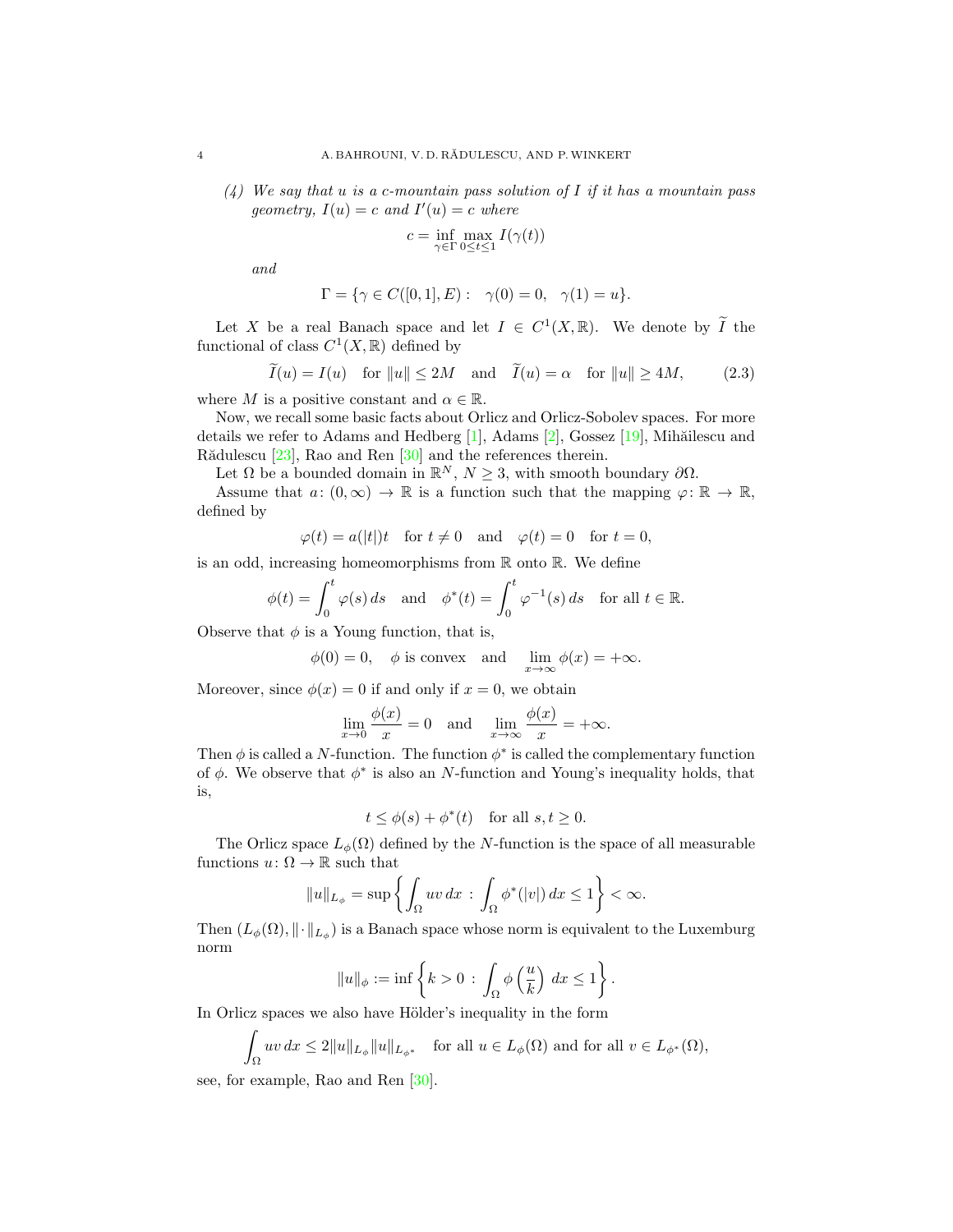We denote by  $W^1L_{\phi}(\Omega)$  the Orlicz-Sobolev space defined by

$$
W^{1}L_{\phi}(\Omega) = \left\{ u \in L_{\phi} : \frac{\partial u}{\partial x_{i}} \in L_{\phi}(\Omega), \text{ for } i = 1, ..., N \right\}.
$$

This is a Banach space with respect to the norm

$$
||u||_{1,\phi} := ||u||_{\phi} + |||\nabla u|||_{\phi}.
$$

Furthermore, we define the Orlicz-Sobolev space  $W_0^1L_\phi$  as the closure of  $C_0^\infty(\Omega)$  in  $W<sup>1</sup>L<sub>\phi</sub>(\Omega)$ . By Lemma 5.7 in Gossez [\[19\]](#page-13-15) we may consider on  $W<sub>0</sub><sup>1</sup>L<sub>\phi</sub>$  the equivalent norm

<span id="page-4-1"></span>
$$
||u|| := |||\nabla u|||_{\phi}.
$$

We define

$$
\varphi_0 := \inf_{t>0} \frac{t\varphi(t)}{\phi(t)} \quad \text{and} \quad \varphi^0 := \sup_{t>0} \frac{t\varphi(t)}{\phi(t)}.
$$

In this paper we assume that

$$
1 \le \varphi_0 < \frac{t\varphi(t)}{\phi(t)} \le \varphi^0 < \infty \quad \text{for all } t \ge 0. \tag{2.4}
$$

Condition [\(2.4\)](#page-4-1) implies that  $\phi$  satisfies the  $\Delta_2$ -condition, that is,

<span id="page-4-6"></span><span id="page-4-5"></span><span id="page-4-2"></span>
$$
\phi(2t) \le K\phi(t) \quad \text{for all } t \ge 0,
$$
\n
$$
(2.5)
$$

where  $K$  is a positive constant. In addition, we have the following statements

$$
||u||^{\varphi^0} \le \int_{\Omega} \phi(|\nabla u|) dx \le ||u||^{\varphi_0} \quad \text{for all } u \in W_0^1 L_{\phi}(\Omega) \text{ with } ||u|| < 1,
$$
 (2.6)

$$
||u||^{\varphi_0} \le \int_{\Omega} \phi(|\nabla u|) dx \le ||u||^{\varphi^0} \quad \text{for all } u \in W_0^1 L_{\phi}(\Omega) \text{ with } ||u|| > 1,
$$
 (2.7)

see Mihăilescu and Rădulescu [\[23\]](#page-13-3).

Furthermore, in this paper we assume that the function  $\phi$  satisfies the following condition:

<span id="page-4-3"></span>
$$
[0, +\infty) \ni t \to \phi(\sqrt{t}) \text{ is convex.}
$$
 (2.8)

Conditions [\(2.5\)](#page-4-2) and [\(2.8\)](#page-4-3) guarantee that the Orlicz-Sobolev space  $W_0^1L_{\phi}(\Omega)$  is a reflexive Banach space, see Mihăilescu and Rădulescu [\[24\]](#page-13-17).

## 3. Critical point theory for perturbed functionals

<span id="page-4-0"></span>We are now ready to state our main abstract result.

<span id="page-4-4"></span>**Theorem 3.1.** Let X be a real Banach space and let  $I_{\lambda}$  be a real-valued functional on X such that

$$
I_{\lambda} = I_1 + \lambda I_2,
$$

with  $\lambda \in \mathbb{R}$  and  $I_1, I_2 \in C^1(X, \mathbb{R})$ .

We suppose that:

(I)  $I_1$  has an Ekeland geometry,  $I_1$  satisfies the  $(PS)_{F,c}$ -condition and  $\widetilde{I}_2$  as well as  $I_2'$  are bounded, where  $I_2$  and  $I_2'$  are defined in [\(2.3\)](#page-3-0).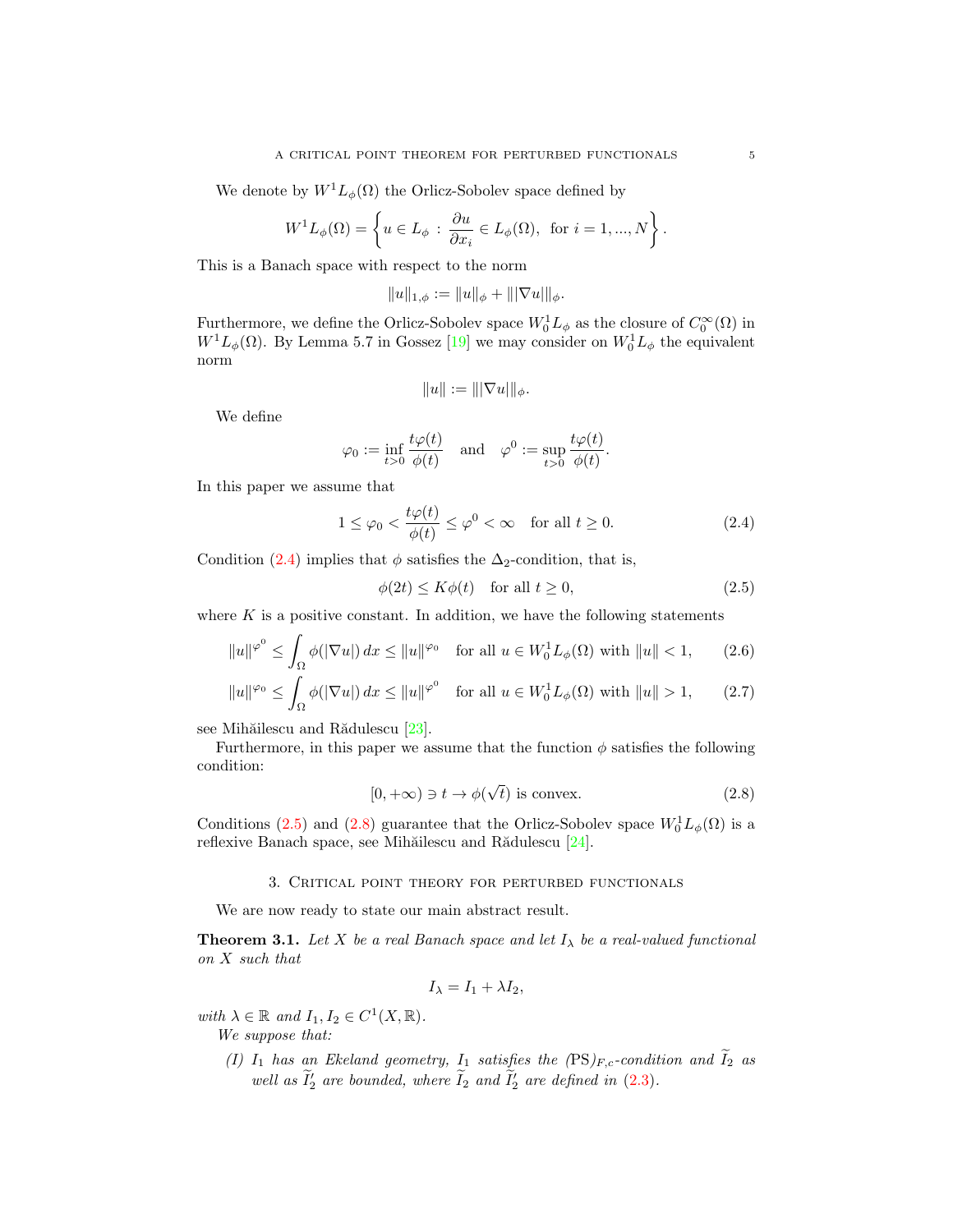(II) For a c-Ekeland solution u of  $I_1$ , there exists a positive constant M such that

$$
||u|| \le M,
$$

where  $M$  is given in  $(2.3)$ .

(III) For every  $\lambda > 0$ ,  $\widetilde{I}_{\lambda} = I_1 + \lambda \widetilde{I}_2 \in C^1(X, \mathbb{R})$  and it satisfies the  $(PS)_{F,c}$ condition.

Then, there exists  $\lambda_0 > 0$  such that, for each  $|\lambda| < \lambda_0$ ,  $I_\lambda$  has a critical point.

*Proof.* By assumption  $(I)$  along with Theorem [2.2,](#page-2-3) we can conclude that there exist  $c \in \mathbb{R}$ , a closed subset  $F \subset X$  and  $u_1 \in X$  such that

$$
c = \inf_{u \in F} I_1(u) = I_1(u_1) < 0.
$$

**Step 1:**  $\widetilde{I}_{\lambda}$  admits a critical point  $u_2 \in X$ . Because of the boundedness of  $I_2$ , we get

$$
I_1(u) - C\lambda \le I_\lambda(u) \le I_1(u) + C\lambda \quad \text{for all } u \in X,\tag{3.1}
$$

where  $C > 0$  is independent of  $\lambda$  and u. From [\(3.1\)](#page-5-0) and condition (I) it follows that, for  $|\lambda|$  small enough,

<span id="page-5-0"></span>
$$
-\infty<\inf_{u\in F}\widetilde{I}_\lambda(u)<0
$$

and

$$
0 < \inf_{u \in \partial F} I_1(u) - C\lambda < \inf_{u \in \partial F} \widetilde{I}_\lambda(u).
$$

This implies that, for  $|\lambda|$  small enough,  $\widetilde{I}_{\lambda}$  has the Ekeland geometry and satisfies the  $(PS)_{F,c}$ -condition. These facts in combination with Theorem [2.2](#page-2-3) show that, for |λ| small enough,  $I_\lambda$  admits a critical point  $u_2 \in X$  such that

$$
c_{\lambda} = \inf_{u \in F} \widetilde{I}_{\lambda}(u) = \widetilde{I}_{\lambda}(u_2).
$$

Step 2:  $c_{\lambda} \rightarrow c$  as  $\lambda \rightarrow 0$ . In view of  $(3.1)$ , we infer that

$$
c - |\lambda| C \le c_{\lambda} \le c + |\lambda| C \quad \text{for all } \lambda \in \mathbb{R},
$$

which proves the claim.

**Step 3:** There exists  $\lambda_0 > 0$  such that, for  $|\lambda| < \lambda_0$ , any  $c_{\lambda}$ -Ekeland solution u of  $I_{\lambda}$  satisfies

$$
||u|| \le 2M.
$$

Suppose that the claim is not satisfied. Then there exist sequences  $(\lambda_n)_{n\in\mathbb{N}}\subseteq\mathbb{R}$ and  $(u_n)_{n\in\mathbb{N}}\subseteq X$  such that  $(\lambda_n)_{n\in\mathbb{N}}$  converges to zero,  $u_n$  is a  $c_{\lambda_n}$ -Ekeland solution of  $I_{\lambda_n}$  and

<span id="page-5-1"></span>
$$
||u_n|| > 2M \tag{3.2}
$$

We are going to shows that  $u_n \to u_0$  in X (for a subsequence if necessary, still denoted by  $(u_n)_{n\in\mathbb{N}}$ , where  $u_0$  is a c-Ekeland solution of  $I_1$ .

By definition,  $\widetilde{I}_{\lambda_n}(u_n) = c_{\lambda_n}$  and  $\widetilde{I}'_{\lambda_n}(u_n) = 0$ . Hence, using Step 2, the boundedness of  $I_2$  and the fact that  $\lambda_n \to 0$  leads to

$$
I_1(u_n) \to c
$$
 and  $I'_1(u_n) \to 0$  as  $n \to +\infty$ .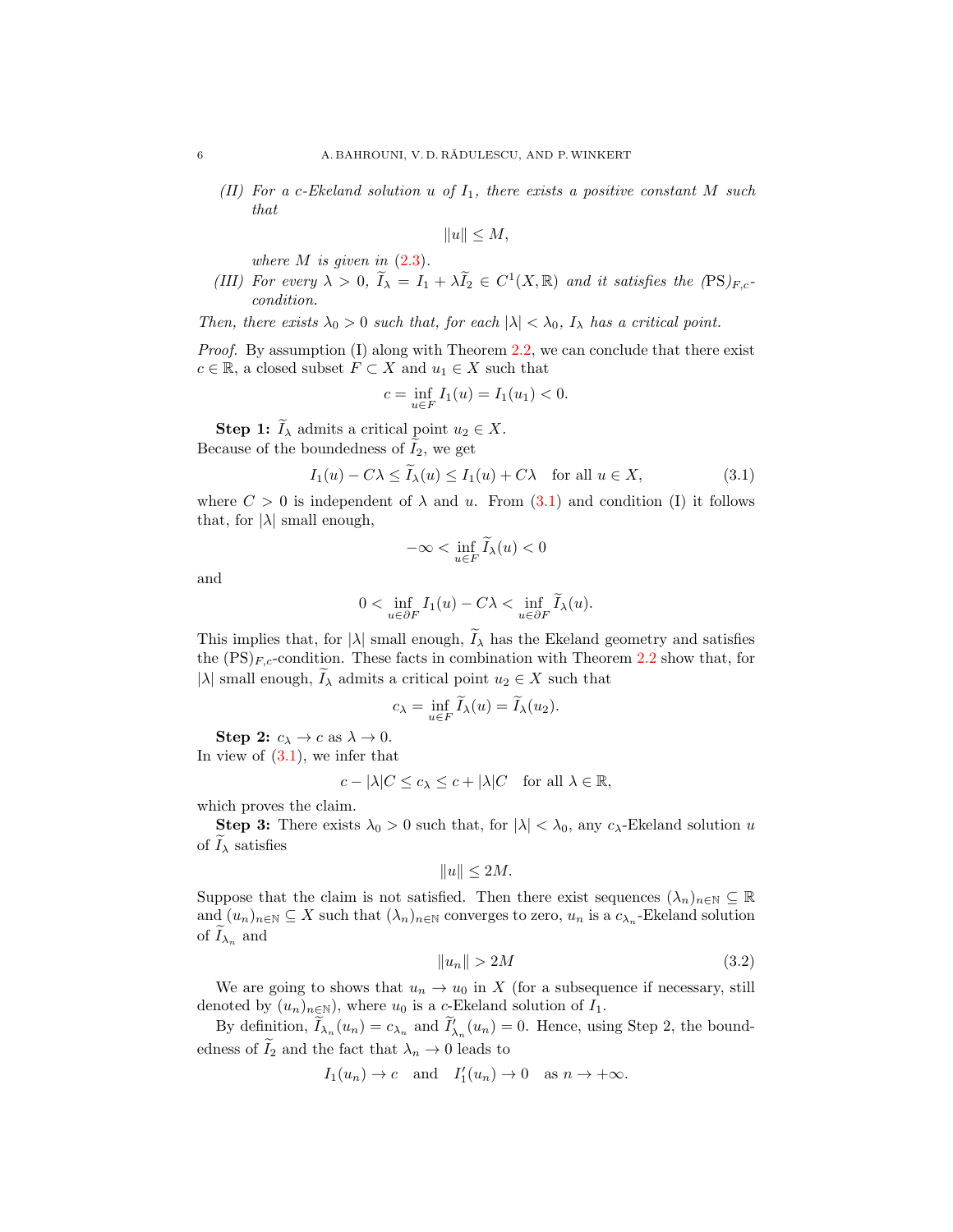By assumption (I) it follows that there exists a subsequence of  $(u_n)$  (still denoted by  $u_n$ ) and  $u_0 \in X$  such that  $u_n \to u_0$  in X. Hence, we obtain

$$
I_1(u_0) = c
$$
 and  $I'_1(u_0) = 0$ .

This shows that  $u_0$  is a c-Ekeland solution of  $I_1$ . Therefore, with a view of (II), we finally get

$$
||u_n|| = ||u_n - u_0 + u_0||
$$
  
\n
$$
\le ||u_n - u_0|| + ||u_0||
$$
  
\n
$$
< 2M
$$

for all n large enough. This is a contradiction to  $(3.2)$  and so, Step 3 has been proved.

Now, combining the steps above, we conclude, for  $|\lambda|$  small enough, that

$$
\widetilde{I}_{\lambda}(u_2) = I_{\lambda}(u_2) = c_{\lambda}
$$
 and  $\widetilde{I}'_{\lambda}(u_2) = I'_{\lambda}(u_2) = 0.$ 

This finishes the proof.  $\Box$ 

Remark 3.2.

- (1) Under the conditions of Theorem [3.1,](#page-4-4) we point out that the functional  $I_{\lambda}$ does not have to satisfy the (PS)-condition.
- $(2)$  Let X be a Banach space of real-valued functions which has the following property: If  $u_n \rightharpoonup u$  in X, then there exists a subsequence  $(u_{\varphi(n)})_{n\in\mathbb{N}}$  of  $(u_n)_{n\in\mathbb{N}}$  such that  $u_{\varphi(n)} \to u$  in  $L^{\infty}(X)$ . In this case we can replace  $||u|| \le$ M in [\(2.3\)](#page-3-0) by  $||u||_{\infty} \leq M$ . Moreover, we can replace assumption (II) in Theorem [3.1](#page-4-4) by

$$
||u||_{\infty} \le M,
$$

where M is given in  $(2.3)$  and u being a c-Ekeland solution of  $I_1$ .

As a direct consequence of Theorem  $(3.1)$  we can state the following results

**Theorem 3.3.** Let X be a real Banach space and let  $I_{\lambda}$  be a real-valued functional on X such that

$$
I_{\lambda} = I_1 + \lambda I_2
$$

with  $\lambda \in \mathbb{R}$  and  $I_1, I_2 \in C^1(X, \mathbb{R})$ .

We suppose the following assumptions:

- (1)  $I_1$  has a mountain pass geometry,  $I_1$  satisfies the (PS)-condition,  $\tilde{I}_2$  and  $\tilde{I}_2'$ are bounded;
- (2) The exists a positive constant M such that

 $||u|| \leq M$ 

where M is given in  $(2.3)$  for every c-mountain pass solution u of  $I_1$ ;

(3) For every  $\lambda > 0$ ,  $I_{\lambda} = I_1 + \lambda I_2$  satisfies the (PS)-condition.

Then, there exists  $\lambda_0 > 0$  such that, for all  $|\lambda| < \lambda_0$ ,  $I_\lambda$  has a critical point.

*Proof.* Applying the mountain pass theorem, see, for example, Rabinowitz  $[29]$ , the proof can be done in a similar way to that of Theorem [3.1.](#page-4-4)  $\Box$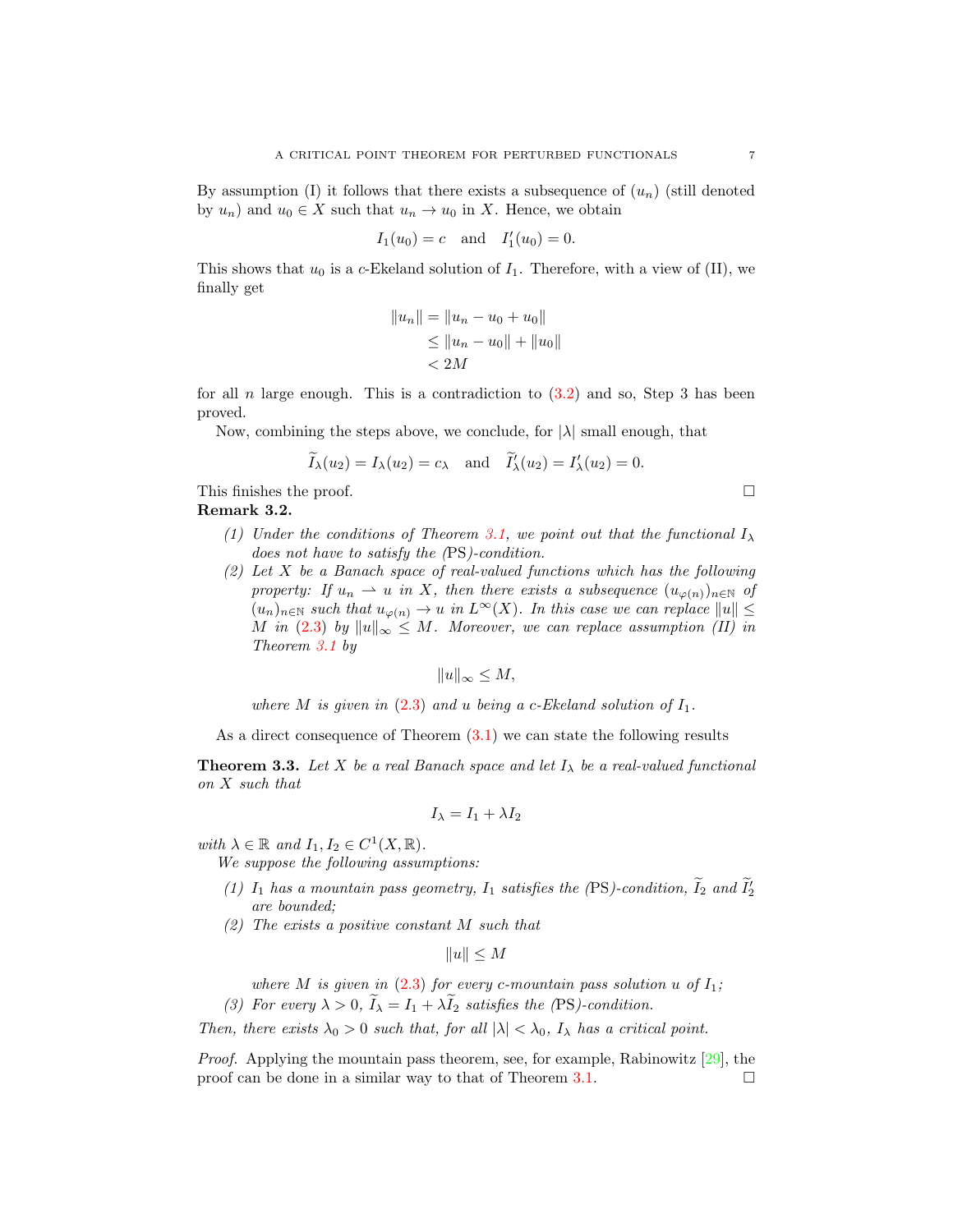#### <span id="page-7-0"></span>4. Nonhomogeneous nonlinear equations in Orlicz-Sobolev spaces

In this section we are going to apply the abstract critical point results from Section [3](#page-4-0) to nonhomogeneous nonlinear equations defined in Orlicz-Sobolev spaces. We denote by E the generalized Orlicz-Sobolev space  $W_0^1L_{\phi}(\Omega)$  where we assume [\(2.5\)](#page-4-2) and [\(2.8\)](#page-4-3) introduced in Section [2.](#page-2-0)

We are interested in weak solutions to the nonhomogeneous equation

<span id="page-7-1"></span>
$$
-\operatorname{div}(a(|\nabla u|)\nabla u) = |u|^{p-2} u + \lambda g(x, u) \quad \text{in } \Omega,
$$
  
\n
$$
u = 0 \quad \text{on } \partial\Omega,
$$
\n(4.1)

where  $\lambda \in \mathbb{R}$  and  $\Omega \subset \mathbb{R}^N$   $(N \geq 3)$  is a bounded domain with smooth boundary  $\partial Ω$ . We suppose the following hypotheses.

- (A)  $1 < p < \varphi_0$  and  $N < \varphi_0$ .
- (B)  $g(\cdot, \cdot)$  is continuous on  $\overline{\Omega} \times [0, \infty)$ .

The main result of this section is given in the next theorem.

<span id="page-7-2"></span>**Theorem 4.1.** Assume that conditions  $(A)$  and  $(B)$  are fulfilled. Then there exists  $\lambda_0 > 0$  such that for all  $|\lambda| < \lambda_0$  problem [\(4.1\)](#page-7-1) has at least one weak solution.

Remark 4.2. Problem [\(4.1\)](#page-7-1) has been widely studied in the literature see, for example, Mihăilescu and Rădulescu  $[23]$  and Rădulescu and Repovš  $[32]$  just to mention the main ones. The main novelty in treating problem  $(4.1)$  is the fact that we assume the main term to be in the equation in order to have an Ekeland structure. We do not assume any other conditions for the perturbed term.

We first introduce the variational setting for problem  $(4.1)$ . We denote by  $I_{\lambda}: E \to \mathbb{R}$  the energy function of problem defined by

$$
I_{\lambda}(u) = \int_{\Omega} \phi(|\nabla u|) dx - \frac{1}{p} \int_{\Omega} |u|^p dx - \lambda \int_{\Omega} G(x, u) dx,
$$

where  $G(x, s) = \int^s$ 0  $g(x,t)dt$ .

Note that under the assumptions (A) and (B), the functional  $I_\lambda: E \to \mathbb{R}$  is welldefined, of class  $C^1$  on E and any critical point of  $I_\lambda$  is a weak solution of problem  $(4.1).$  $(4.1).$ 

We introduce the functionals  $I_1, I_2, I_3 : E \to \mathbb{R}$  defined by

$$
I_1(u) = \int_{\Omega} \phi(|\nabla u|) dx - \frac{1}{p} \int_{\Omega} |u|^p dx
$$
  
\n
$$
I_2(u) = \int_{\Omega} G(x, u) dx
$$
  
\n
$$
I_3(u) = \int_{\Omega} \phi(|\nabla u|) dx.
$$

In order to prove Theorem [4.1](#page-7-2) we will use Theorem [3.1](#page-4-4) in combination with Ekeland's variational principle which is the nonlinear version of the Bishop-Phelps theorem.

<span id="page-7-3"></span>**Lemma 4.3.** Suppose that assumption  $(A)$  is satisfied. Then,  $I_1$  has an Ekeland geometry property.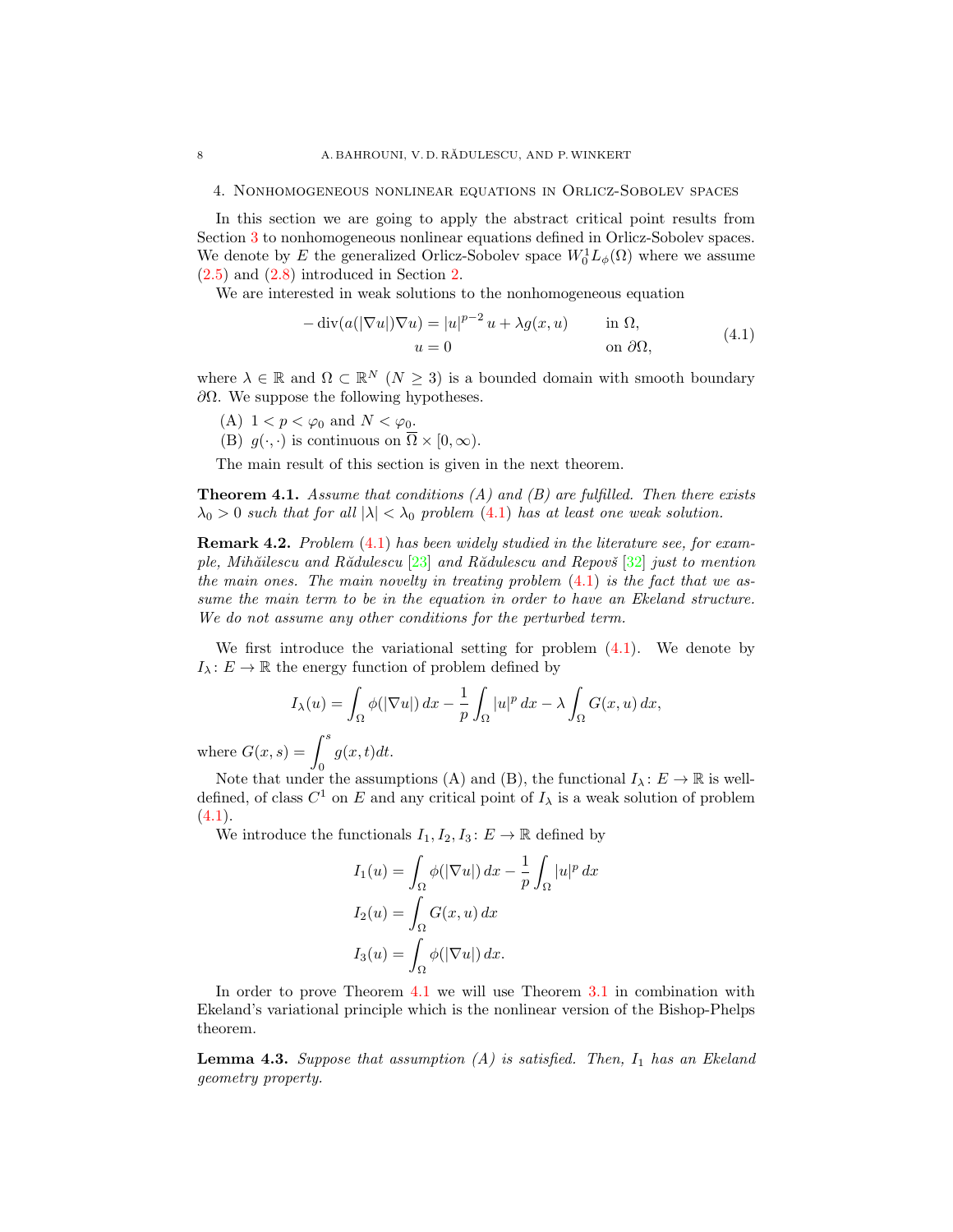*Proof.* First, we note that by condition  $(2.4)$  we know that E is continuously embedded in the classical Sobolev space  $W_0^{1,\varphi_0}(\Omega)$  and consequently, E is continuously embedded in  $L^{\infty}(\Omega)$ . Hence, there exists  $\alpha > 0$  such that

$$
||u||_{\infty} \le \alpha ||u|| \quad \text{for all } u \in E.
$$

The inequality above along with  $(2.7)$  show that for  $||u|| > 1$  we have

$$
I_1(u) = \int_{\Omega} \phi(|\nabla u|) dx - \frac{1}{p} \int_{\Omega} |u|^p dx
$$
  
\n
$$
\geq ||u||^{\varphi_0} - \alpha^p |\Omega| ||u||^p
$$
  
\n
$$
\geq ||u||^p (||u||^{\varphi_0 - p} - \alpha^p |\Omega|).
$$

We set  $\rho > \max\left(1, \left(\alpha^p |\Omega|\right)^{\frac{1}{\varphi_0 - p}}\right)$ . Therefore, since  $p < \varphi_0$ , we obtain

$$
I_1(u) \ge \rho^{\varphi_0} - \alpha^p |\Omega| \rho^p = \gamma > 0 \quad \text{for all } ||u|| = \rho. \tag{4.2}
$$

Let  $v \in E \setminus \{0\}$ . Then, from  $(2.6)$  and  $(A)$ , we get

<span id="page-8-1"></span><span id="page-8-0"></span>
$$
I_1(tv) = \int_{\Omega} \phi(t|\nabla v|) dx - \frac{t^p}{p} \int_{\Omega} |v|^p dx
$$
  
\n
$$
\leq t^{\varphi_0} \|v\|^{\varphi_0} - \frac{t^p}{p} \int_{\Omega} |v|^p dx
$$
  
\n
$$
< 0
$$
\n(4.3)

for all  $t > 0$  small enough. Taking  $F = B(0, \rho)$  and using  $(4.2)$  as well as  $(4.3)$  the desired result is shown.  $\hfill \square$ 

Now we will show that  $I_1$  satisfies the (PS)-condition.

<span id="page-8-3"></span>**Lemma 4.4.** Assume that assumption (A) is fulfilled. Then,  $I_1$  satisfied the (PS)condition.

*Proof.* Let  $(u_n)_{n\in\mathbb{N}}\subseteq E$  be a (PS)-sequence of  $I_1$ , that is,

 $|I_1(u_n)| \leq C$  for all  $n \in \mathbb{N}$  and  $I'_1(u_n) \to 0$  as  $n \to \infty$ ,

for some  $C > 0$ .

We claim that  $(u_n)_{n\in\mathbb{N}}$  is bounded in E. Arguing by contradiction, suppose that the sequence  $(u_n)_{n\in\mathbb{N}}$  is unbounded in E. Without loss of any generality, we can assume that  $||u_n|| > 1$  for all  $n \ge 1$ . By relation [\(2.7\)](#page-4-5) we conclude that

$$
C \ge I_1(u_n) \ge ||u_n||^{\varphi_0} - C||u_n||^p. \tag{4.4}
$$

From [\(4.4\)](#page-8-2) and assumption (A) we see that  $(u_n)_{n\in\mathbb{N}}$  must be bounded. This proves the claim.

As before, by condition [\(2.4\)](#page-4-1), we know that E is compactly embedded in  $L^{\infty}(\Omega)$ . Using this fact and since  $I'_3: E \to E^*$  is of type  $(S_+)$ , we conclude that  $u_n \to u_0$  in E, which shows that the (PS)-condition is satisfied.  $\square$ 

<span id="page-8-4"></span>**Lemma 4.5.** Assume that (A) holds. Then, there exists  $M > 0$  such that

<span id="page-8-2"></span>
$$
||u||_{\infty} \le M
$$

for every c-Ekeland solution  $u \in E$  of  $I_1$ .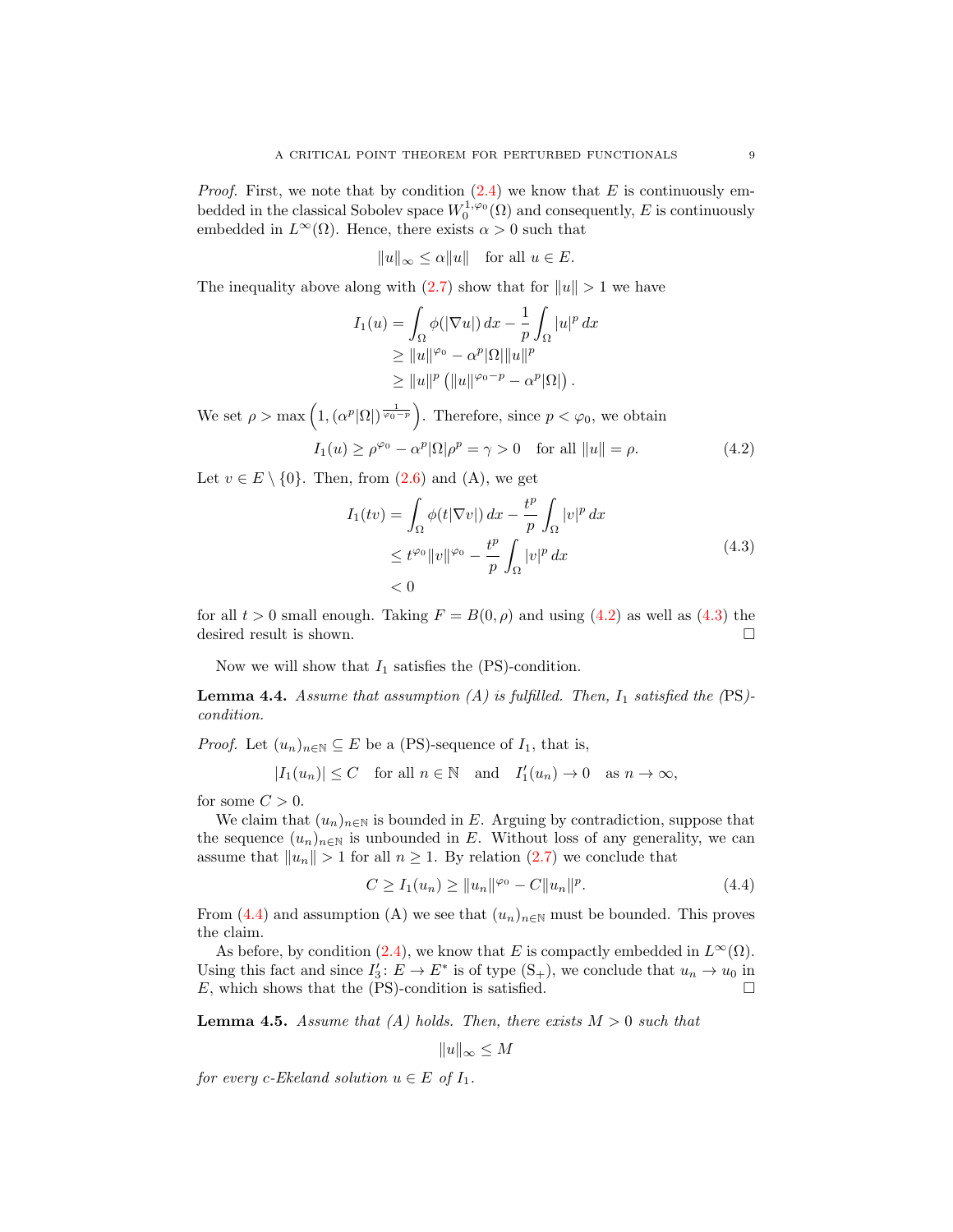*Proof.* Let  $u \in E$  be a c-Ekeland solution of  $I_1$ . Then

$$
I_1(u) = c
$$
 and  $I'_1(u) = 0$ .

Applying the same argument as in the proof of Lemma [4.4,](#page-8-3) we obtain

$$
c \ge \min(\|u\|^{\varphi^0}, \|u\|^{\varphi_0}) - C\|u\|^p,
$$

where C is a positive constant. It follows that there exists a positive constant  $\beta$ independent of u such that

$$
||u|| \leq \beta,
$$

by condition (A). Consequently, since E is continuously embedded in  $L^{\infty}(\Omega)$ , there exists  $M > 0$  independent of u such that

$$
||u||_{\infty} \leq M.
$$

Now, we choose a function  $h \in D(\mathbb{R}^N, \mathbb{R})$  with  $0 \leq h \leq 1$  in  $\mathbb{R}^N$  such that

$$
h(x) = 1 \quad \text{for } |x| \le 2M \quad \text{and} \quad h(x) = 0 \quad \text{for } |x| \ge 4M,
$$

where  $M$  is given in Lemma [4.5.](#page-8-4) Then the function

$$
\overline{G}(t,u):=h(u(t))G(t,u(t))
$$

is of class  $C^1$  in  $\Omega \times \mathbb{R}$  and by (B) we know that  $\overline{G}(t, u)$  and  $\overline{G}_u(t, u)$  are bounded on  $\Omega \times \mathbb{R}$ .

Next, we define  $\widetilde{I}_{\lambda}, \widetilde{I}_{2} : E \to \mathbb{R}$  by

$$
\widetilde{I}_{\lambda}(u) = \int_{\Omega} \phi(|\nabla u|) dx - \frac{1}{p} \int_{\Omega} |u|^p dx - \lambda \int_{\Omega} h(u(x)) G(x, u(x)) dx
$$
  

$$
\widetilde{I}_{2}(u) = \int_{\Omega} h(u(x)) G(x, u(x)) dx.
$$

<span id="page-9-0"></span>**Lemma 4.6.** Assume that (A) and (B) are fulfilled. Then, for every  $\lambda \in \mathbb{R}$ ,  $\widetilde{I}_{\lambda}$ satisfies the (PS)-condition.

*Proof.* Let  $(u_n)_{n\in\mathbb{N}}\subseteq E$  be a (PS)-sequence of  $\widetilde{I}_\lambda$ , that is,

$$
|\widetilde{I}_{\lambda}(u_n)| \leq C
$$
 for all  $n \in \mathbb{N}$  and  $\widetilde{I}'_{\lambda}(u_n) \to 0$  as  $n \to \infty$ ,

for some  $C > 0$ .

We claim that  $(u_n)_{n\in\mathbb{N}}$  is bounded in E. Arguing by contradiction, we suppose that the sequence  $(u_n)_{n\in\mathbb{N}}$  is unbounded in E. Without loss of any generality, we can assume that  $||u_n|| > \max(4M, 1)$  for all  $n \geq 1$ . Due to the boundedness of  $\overline{G}$ , we obtain

$$
C \ge \widetilde{I}_{\lambda}(u_n) \ge ||u_n||^{\varphi_0} - C||u_n||^p.
$$

This shows the claim.

As before, by using the boundedness of  $\overline{G}$  and  $\overline{G}_u$ , the rest of the proof is similar to that in Lemma [4.4.](#page-8-3)

*Proof of Theorem [4.1.](#page-7-2)* By the boundedness of  $\overline{G}$  and  $\overline{G}'$ , we know that  $\widetilde{I}_2$  and  $\widetilde{I}_2'$ are bounded. Then, from Lemmas [4.3,](#page-7-3) [4.4,](#page-8-3) [4.5](#page-8-4) and [4.6,](#page-9-0) we see that the assumptions  $(I)$ –(III) of Theorem [3.1](#page-4-4) are satisfied. Therefore, the proof is finished.  $\Box$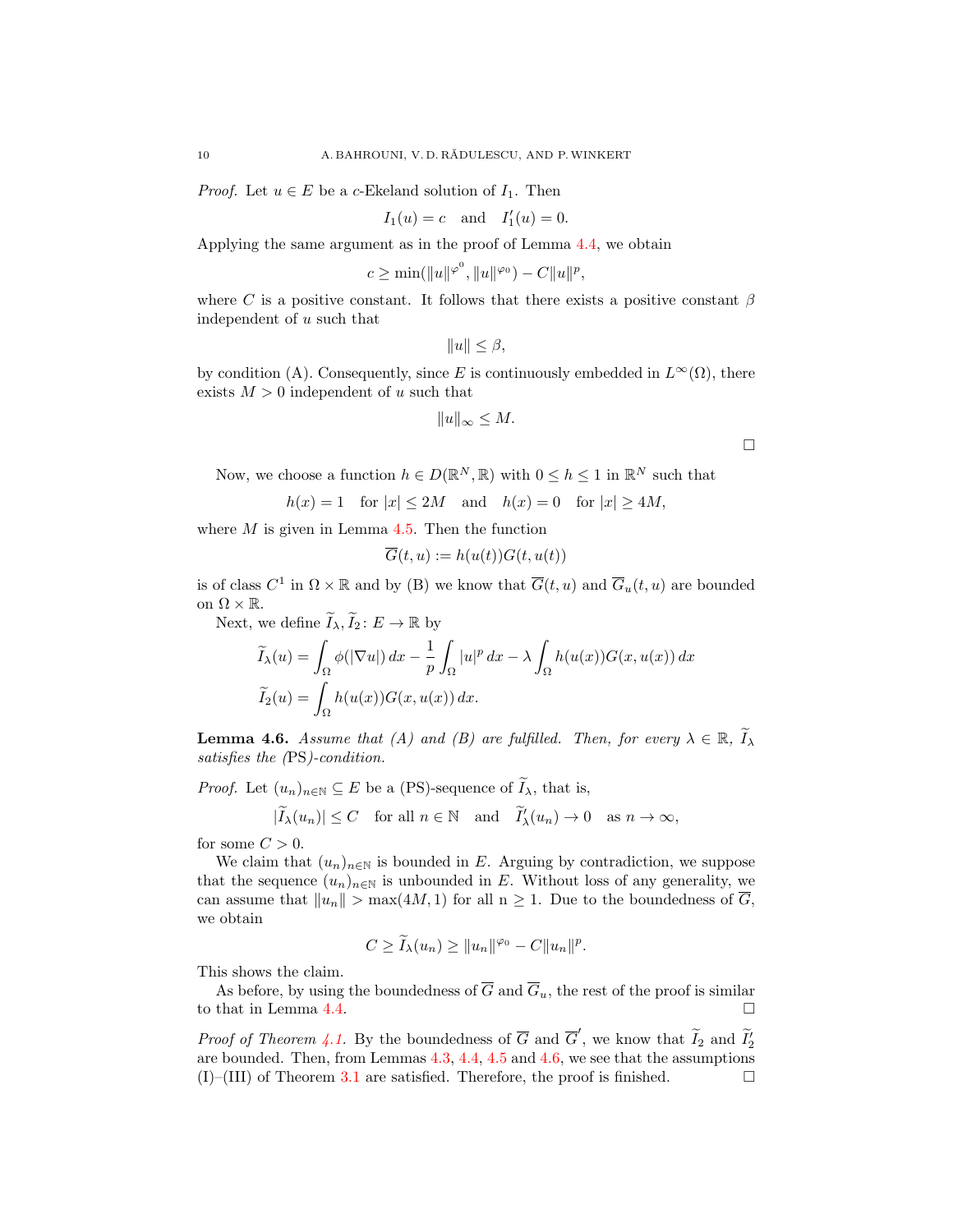#### 5. Fractional nonlinear equations

<span id="page-10-0"></span>In this section we are interested in weak solutions to nonlinear fractional problems. Precisely, we study the fractional equation

<span id="page-10-1"></span>
$$
(-\Delta)^s u = \lambda g(x, u) + f(x) \quad \text{in } \Omega,
$$
  
\n
$$
u = 0 \quad \text{in } \mathbb{R}^N \setminus \Omega,
$$
\n(5.1)

where  $(-\Delta)^s$  stands for the fractional Laplacian,  $\Omega$  is a bounded domain with smooth boundary,  $s \in (0,1)$ ,  $N < 2s$  and  $\lambda$  is a parameter to be specified.

In the following we suppose the subsequent hypotheses.

(F) 
$$
f \in L^{\infty}(\Omega)
$$
 and  $f > 0$ .

Our main result in this section reads as follows.

<span id="page-10-2"></span>**Theorem 5.1.** Assume that conditions  $(B)$  and  $(F)$  are satisfied. Then, there exists  $\lambda_0 > 0$  such that for all  $|\lambda| < \lambda_0$ , problem [\(5.1\)](#page-10-1) has at least one weak solution.

Let

$$
E = \left\{ u \in H^s\left( \mathbb{R}^N \right) \: \mid \: u = 0 \text{ in } \mathbb{R}^N \setminus \Omega \right\},
$$

be endowed with the norm

$$
||u||_E = \left(\int_{\mathbb{R}^{2N}} \frac{|u(x) - u(y)|^2}{|x - y|^{N+2s}} dx dy\right)^{\frac{1}{2}},
$$

which is a uniformly convex Banach space. The embedding  $X \to L^r(\Omega)$  is continuous for  $r \in [1, 2_s^*]$  and compact for  $r \in [1, 2_s^*]$ , where  $2_s^* = \frac{2N}{N-2s}$ . Further details about the space E can be found in the monograph of Molica Bisci, Radulescu and Servadei [\[26\]](#page-13-12)

The energy function  $I_{\lambda}: E \to \mathbb{R}$  concerning problem [\(5.1\)](#page-10-1) is defined by

$$
I_{\lambda}(u) = \int_{\mathbb{R}^{2N}} \frac{|u(x) - u(y)|^2}{|x - y|^{N+2s}} dx dy - \lambda \int_{\Omega} G(x, u) dx - \int_{\Omega} f(x)u dx,
$$

where

$$
G(x,s) = \int_0^s g(x,t)dt.
$$

The functional  $I_\lambda$  is well-defined, of class  $C^1$  on E and any critical point of  $I_\lambda$  is a weak solution of problem  $(5.1)$ .

We define the functionals  $I_1, I_2: E \to \mathbb{R}$  by

$$
I_1(u) = \int_{\mathbb{R}^{2N}} \frac{|u(x) - u(y)|^2}{|x - y|^{N+2s}} dx dy - \int_{\Omega} f(x)u dx,
$$
  

$$
I_2(u) = \int_{\Omega} G(x, u) dx.
$$

Remark 5.2. Nonlocal problems like [\(5.1\)](#page-10-1) has been studied by several authors in the past years and it became a large interest due to its applications. Knowing that we cannot refer to all papers dealing with fractional problems, we mention the works of Bahrouni  $[7]$ , Bahrouni and Rădulescu  $[11]$ , Caffarelli, Salsa and Silvestre  $[15]$ , Caffarelli and Silvestre [\[14\]](#page-13-20), El-Manouni, Hajaiej and Winkert [\[17\]](#page-13-21), Molica Bisci and R $\tilde{a}$ dulescu  $[25]$ , Molica Bisci, R $\tilde{a}$ dulescu and Servadei  $[26]$ , Ros-Oton and Serra [\[31\]](#page-13-23), Sire and Valdinoci [\[33\]](#page-13-24) and the references therein. The main novelty in our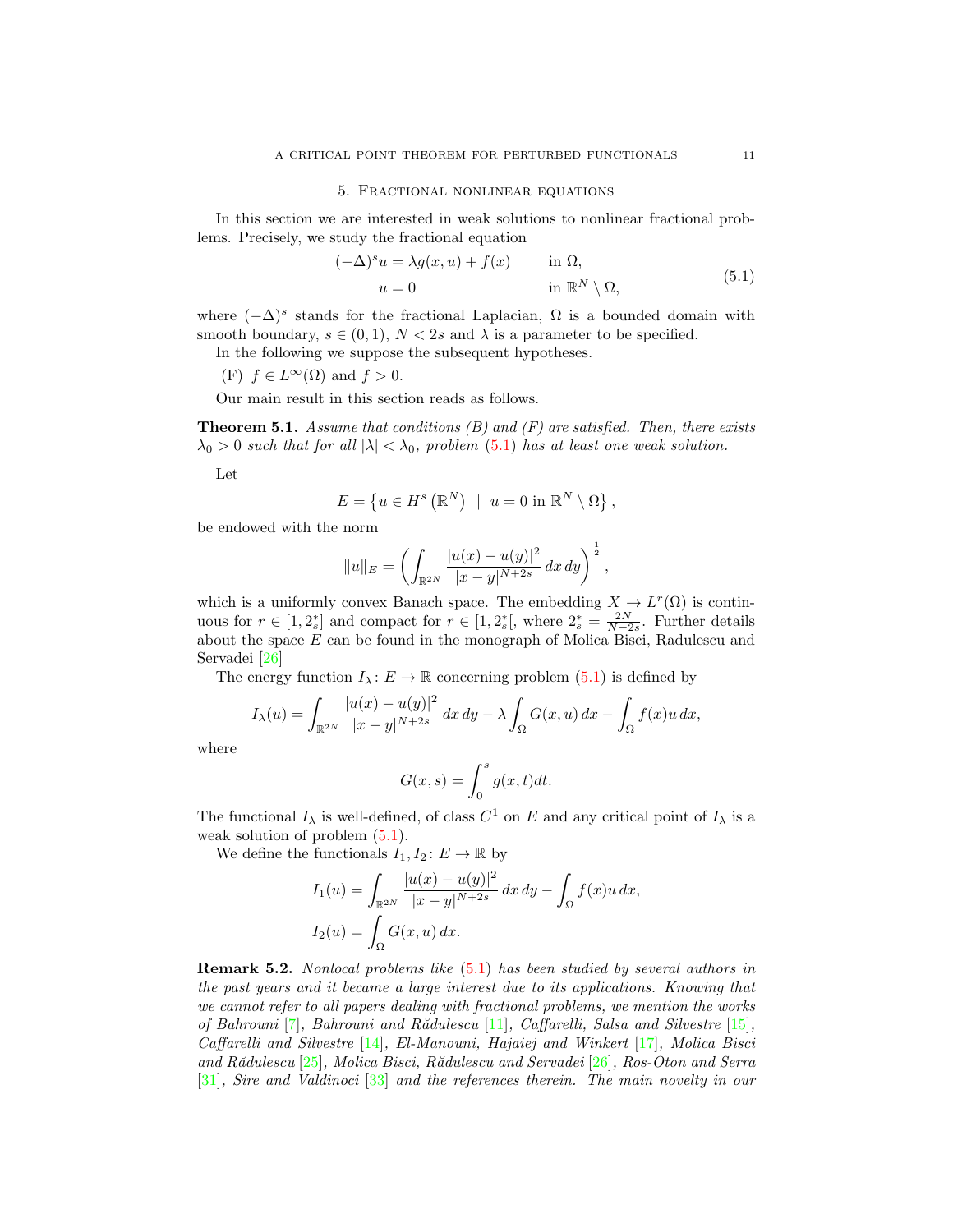case is the fact that we do not need to assume any further condition on the nonlinear g.

The key role in the proof of Theorem [5.1](#page-10-2) is the application of the abstract critical point theorem developed in Section [3.](#page-4-0) We start with a simple observation.

<span id="page-11-4"></span>**Lemma 5.3.** Assume that the conditions of Theorem [5.1](#page-10-2) are fulfilled. Then,  $I_1$ satisfied the (PS)-condition.

*Proof.* The proof follows by standard arguments and is omitted.  $\Box$ 

<span id="page-11-0"></span>

<span id="page-11-5"></span>**Lemma 5.4.** Assume that condition  $(F)$  is satisfied. Then it holds:

- $(i)$   $I_1$  has an Ekeland geometry property.
- (ii) There exists a positive constant  $\beta$  such that

$$
||u||_{\infty} \le M = \beta ||f||_{\infty},
$$

with  $u$  being a c-Ekeland solution of  $I_1$ .

*Proof.* (i) By Hölder's inequality and condition  $(F)$  we derive

$$
I_1(u) = \|u\|^2 - \int_{\Omega} f(x)u \, dx
$$
  
\n
$$
\ge \|u\|^2 - \|f\|_2 \|u\|_2
$$
  
\n
$$
\ge \|u\|^2 - \beta \|f\|_2 \|u\|
$$
  
\n
$$
\ge \|u\| (\|u\| - \beta \|f\|_2)
$$

for some  $\beta > 0$ . Setting  $\rho > \beta ||f||_2$  gives

$$
I_1(u) \ge \rho^2 - \beta \|f\|_2 \rho = \gamma > 0 \quad \text{for all } \|u\| = \rho.
$$
 (5.2)

Let  $v \in E \setminus \{0\}$  be such that  $v > 0$ . Then, by condition  $(F)$ , we get

$$
I_1(tv) \le t^2 ||v||^2 - t \int_{\Omega} f(x)v \, dx < 0 \quad \text{for } t \text{ small enough.} \tag{5.3}
$$

Taking  $F = B(0, \rho)$  and using [\(5.2\)](#page-11-0) as well as [\(5.3\)](#page-11-1) the assertion follows.

(ii) Let u be any c-Ekeland solution of  $I_1$ . We construct the barrier  $w \in E$  such that

<span id="page-11-1"></span>
$$
(-\Delta)^s w \ge 1 \quad \text{in } \Omega,
$$
  
\n
$$
w \ge 0 \quad \text{in } \Omega^c,
$$
  
\n
$$
w \le C \quad \text{in } \Omega,
$$

where C is a positive constant depending only on diam( $\Omega$ ).

Now, let  $v(x) = ||f||_{\infty}w(x)$ . Then, we clearly have

$$
(-\Delta)^s u \le (-\Delta)^s v
$$
 and  $u = 0 \le v$  in  $\Omega^c$ .

Thus, by the comparison principle, we have  $u \leq v$  in  $\Omega$ . In particular

<span id="page-11-2"></span>
$$
u \le C \|f\|_{\infty} \quad \text{in } \Omega. \tag{5.4}
$$

Applying the same argument to  $(-u)$ , we infer that

<span id="page-11-3"></span>
$$
-u \le C \|f\|_{\infty} \quad \text{in } \Omega. \tag{5.5}
$$

Combining  $(5.4)$  and  $(5.5)$ , we get our desired result.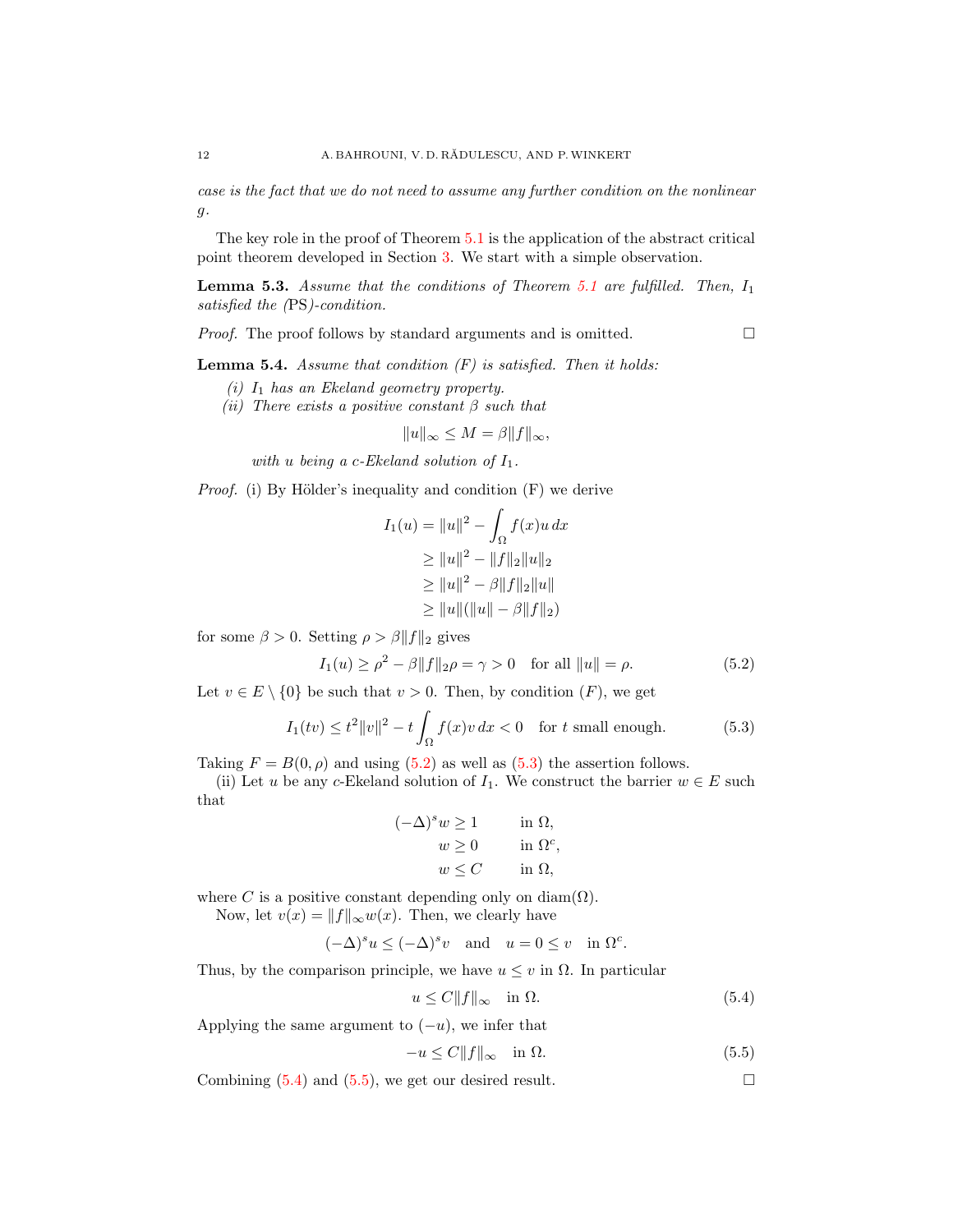As we did in Section [4](#page-7-0) we now choose a function  $h \in D(\mathbb{R}^N, \mathbb{R})$  with  $0 \le h \le 1$ in  $\mathbb{R}^N$  such that

$$
h(x) = 1
$$
 for  $|x| \le 2M$  and  $h(x) = 0$  for  $|x| \ge 4M$ .

Then the function

$$
\overline{G}(t, u) := h(u(t))G(t, u(t))
$$

is of class  $C^1$  in  $\Omega \times \mathbb{R}$ . Moreover, by assumption (B), we see that  $\overline{G}(t, u)$  and  $\overline{G}_u(t, u)$  are bounded on  $\Omega \times \mathbb{R}$ .

Now we introduce the functionals  $\widetilde{I}_{\lambda}, \widetilde{I}_{2} : E \to \mathbb{R}$  defined by

$$
\widetilde{I}_{\lambda}(u) = \int_{\mathbb{R}^{2N}} \frac{|u(x) - u(y)|^2}{|x - y|^{N+2s}} dx dy - \lambda \int_{\Omega} h(u(x)) G(x, u) dx - \int_{\Omega} f(x)u dx
$$

$$
\widetilde{I}_{2}(u) = \int_{\Omega} h(u(x)) G(x, u) dx.
$$

<span id="page-12-12"></span>**Lemma 5.5.** Suppose that (B) and (F) are satisfied. Then, for each  $\lambda \in \mathbb{R}$ ,  $\widetilde{I}_{\lambda}$ satisfies the (PS)-condition.

*Proof.* In view of the boundedness of  $\overline{G}(x, u)$  and  $\overline{G}'(x, u)$ , the proof is similar to that in Lemma [4.6.](#page-9-0)  $\Box$ 

*Proof of Theorem [5.1.](#page-10-2)* By the boundedness of  $\overline{G}$  and  $\overline{G}'$ , we conclude that  $\widetilde{I}_2$  and  $\widetilde{I}_2'$  are bounded. Then, from Lemmas [5.3,](#page-11-4) [5.4](#page-11-5) and [5.5,](#page-12-12) we verify that the conditions (I)–(III) of Theorem [3.1](#page-4-4) are satisfied. Therefore, we have shown the existence of a weak solution of problem  $(5.1)$ .

#### **REFERENCES**

- <span id="page-12-8"></span>[1] D. R. Adams, L. I. Hedberg, Function Spaces and Potential Theory, Springer-Verlag, Berlin, 1996.
- <span id="page-12-9"></span>[2] R. A. Adams, Sobolev Spaces, Academic Press, New York, 1975.
- <span id="page-12-0"></span>[3] S. Ahmad, A. C. Lazer, J. L. Paul, Elementary critical point theory and perturbations of elliptic boundary value problems at resonance, Indiana Univ. Math. J. 25 (1976), no. 10, 933–944.
- <span id="page-12-6"></span>[4] A. Ambrosetti, P. H. Rabinowitz, *Dual variational methods in critical point theory and appli*cations, J. Functional Analysis 14 (1973), 349–381.
- <span id="page-12-1"></span>[5] A. Bahri, Topological results on a certain class of functionals and application, J. Functional Analysis 41, (1981), no. 3, 397–427.
- <span id="page-12-2"></span>[6] A. Bahri, H. Berestycki, A perturbation method in critical point theory and applications, Trans. Amer. Math. Soc. 267 (1981), no. 1, 1–32.
- <span id="page-12-10"></span>[7] A. Bahrouni, Trudinger-Moser type inequality and existence of solution for perturbed nonlocal elliptic operators with exponential nonlinearity, Commun. Pure Appl. Anal. 16 (2017), no. 1, 243–252.
- <span id="page-12-3"></span>[8] A. Bahrouni, H. Ounaies, V. D. Rădulescu, *Infinitely many solutions for a class of sublin*ear Schrödinger equations with indefinite potentials, Proc. Roy. Soc. Edinburgh Sect. A  $145$ (2015), no. 3, 445–465.
- <span id="page-12-4"></span>[9] A. Bahrouni, H. Ounaies, V. D. Rădulescu, Compactly supported solutions of Schrödinger equations with small perturbation, Appl. Math. Lett. 84 (2018), 148–154.
- <span id="page-12-5"></span>[10] A. Bahrouni, H. Ounaies, V. D. Rădulescu, Bound state solutions of sublinear Schrödinger equations with lack of compactness, Rev. R. Acad. Cienc. Exactas Fís. Nat. Ser. A Mat. RAC-SAM 113 (2019), no. 2, 1191–1210.
- <span id="page-12-11"></span>[11] A. Bahrouni, V. D. Rădulescu, On a new fractional Sobolev space and applications to nonlocal variational problems with variable exponent, Discrete Contin. Dyn. Syst. Ser. S 11 (2018), no. 3, 379–389.
- <span id="page-12-7"></span>[12] T. Bartsch, Infinitely many solutions of a symmetric Dirichlet problem, Nonlinear Anal. 20 (1993), no. 10, 1205–1216.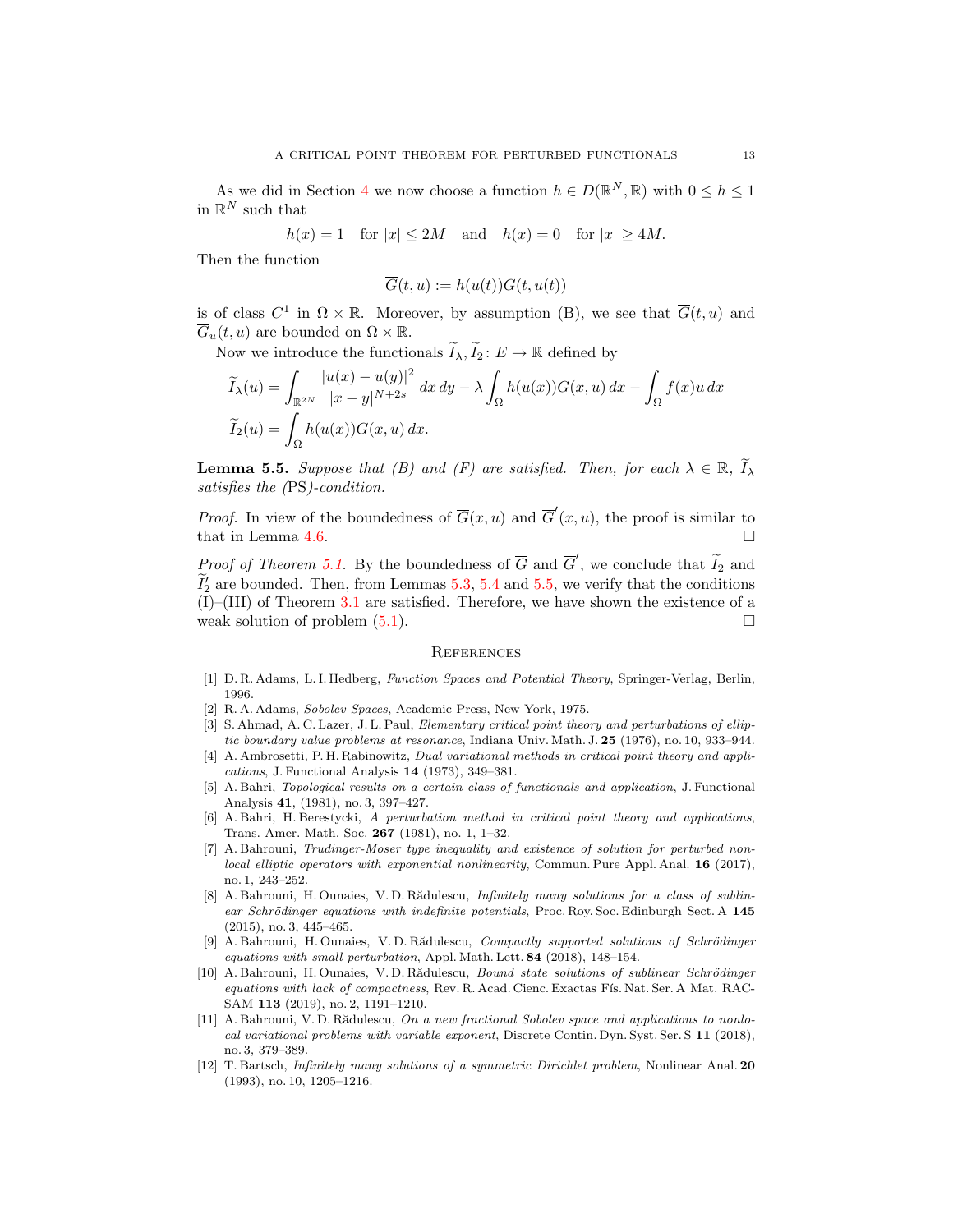- <span id="page-13-0"></span>[13] T. Bartsch, M.Willem, On an elliptic equation with concave and convex nonlinearities, Proc. Amer. Math. Soc. 123 (1995), no. 11, 3555-3561.
- <span id="page-13-20"></span>[14] L. Caffarelli, L. Silvestre, An extension problem related to the fractional Laplacian, Comm. Partial Differential Equations 32 (2007), no. 7-9, 1245–1260.
- <span id="page-13-19"></span>[15] L. A. Caffarelli, S. Salsa, L. Silvestre, Regularity estimates for the solution and the free boundary of the obstacle problem for the fractional Laplacian, Invent. Math. 171 (2008), no. 2, 425–461.
- <span id="page-13-14"></span>[16] I. Ekeland, On the variational principle, J. Math. Anal. Appl. **47** (1974), 324–353.
- <span id="page-13-21"></span>[17] S. El Manouni, H. Hajaiej, P. Winkert, Bounded solutions to nonlinear problems in  $\mathbb{R}^N$  involving the fractional Laplacian depending on parameters, Minimax Theory Appl. 2 (2017), no. 2, 265–283.
- <span id="page-13-1"></span>[18] J.V. A. Gonçalves, O. H. Miyagaki, Three solutions for a strongly resonant elliptic problem, Nonlinear Anal. 24 (1995), no. 2, 265–272.
- <span id="page-13-15"></span>[19] J.-P. Gossez, Nonlinear elliptic boundary value problems for equations with rapidly (or slowly) increasing coefficients, Trans. Amer. Math. Soc. 190 (1974), 163-205.
- <span id="page-13-9"></span>[20] L. Jeanjean, On the existence of bounded Palais-Smale sequences and application to a Landesman-Lazer-type problem set on  $\mathbb{R}^N$ , Proc. Roy. Soc. Edinburgh Sect. A 129 (1999), no. 4, 787–809.
- <span id="page-13-10"></span>[21] R. Kajikiya, A critical point theorem related to the symmetric mountain pass lemma and its applications to elliptic equations, J. Funct. Anal.  $225$  (2005), no. 2, 352-370.
- <span id="page-13-2"></span>[22] R. Kajikiya, Positive solutions of semilinear elliptic equations with small perturbations, Proc. Amer. Math. Soc. 141 (2013), no. 4, 1335–1342.
- <span id="page-13-3"></span>[23] M. Mihăilescu, V. D. Rădulescu, Eigenvalue problems associated with nonhomogeneous differential operators in Orlicz-Sobolev spaces, Anal. Appl. (Singap.) 6 (2008), no. 1, 83–98.
- <span id="page-13-17"></span>[24] M. Mihăilescu, V. D. Rădulescu, Neumann problems associated to nonhomogeneous differential operators in Orlicz-Sobolev spaces, Ann. Inst. Fourier (Grenoble) 58 (2008), no. 6, 2087– 2111.
- <span id="page-13-22"></span>[25] G. Molica Bisci, V. D. Rădulescu, Ground state solutions of scalar field fractional Schrödinger equations, Calc. Var. Partial Differential Equations 54, (2015), no. 3, 2985–3008.
- <span id="page-13-12"></span>[26] G. Molica Bisci, V. D. Rădulescu, R. Servadei, Variational Methods for Nonlocal Fractional Problems, Cambridge University Press, Cambridge, 2016.
- <span id="page-13-13"></span>[27] N. S. Papageorgiou, V. D. Rădulescu, D. D. Repovš, "Nonlinear Analysis — Theory and Methods", Springer, Cham, 2019.
- <span id="page-13-6"></span>[28] P. H. Rabinowitz, Minimax methods in critical point theory with applications to differential equations, Published for the Conference Board of the Mathematical Sciences, Washington, DC; by the American Mathematical Society, Providence, RI, 1986.
- <span id="page-13-5"></span>[29] P. H. Rabinowitz, Some minimax theorems and applications to nonlinear partial differential equations, Nonlinear analysis (collection of papers in honor of Erich H. Rothe), 161–177, 1978.
- <span id="page-13-16"></span>M. M. Rao, Z. D. Ren, *Theory of Orlicz spaces*, Marcel Dekker, Inc., New York, 1991.
- <span id="page-13-23"></span>[31] X. Ros-Oton, J. Serra, The Dirichlet problem for the fractional Laplacian: regularity up to the boundary, J. Math. Pures Appl. (9) **101** (2014), no. 3, 275-302.
- <span id="page-13-18"></span>[32] VD. Rădulescu, D. D. Repovš, "Partial Differential Equations with Variable Exponents", CRC Press, Boca Raton, FL, 2015.
- <span id="page-13-24"></span>[33] Y. Sire, E. Valdinoci, Fractional Laplacian phase transitions and boundary reactions: a geometric inequality and a symmetry result, J. Funct. Anal. 256 (2007), no. 6, 1842–1864.
- <span id="page-13-4"></span>[34] M. Struwe, Infinitely many critical points for functionals which are not even and applications to superlinear boundary value problems, Manuscripta Math. 32 (1980), no. 3-4, 335–364.
- <span id="page-13-7"></span>[35] M. Struwe, Variational Methods, Springer-Verlag, Berlin, 1990.
- <span id="page-13-8"></span>[36] M. Willem, *Minimax Theorems*, Birkhäuser Boston, Inc., Boston, MA, 1996.
- <span id="page-13-11"></span>[37] W. Zou, Variant fountain theorems and their applications, Manuscripta Math. 104 (2001), no. 3, 343–358.